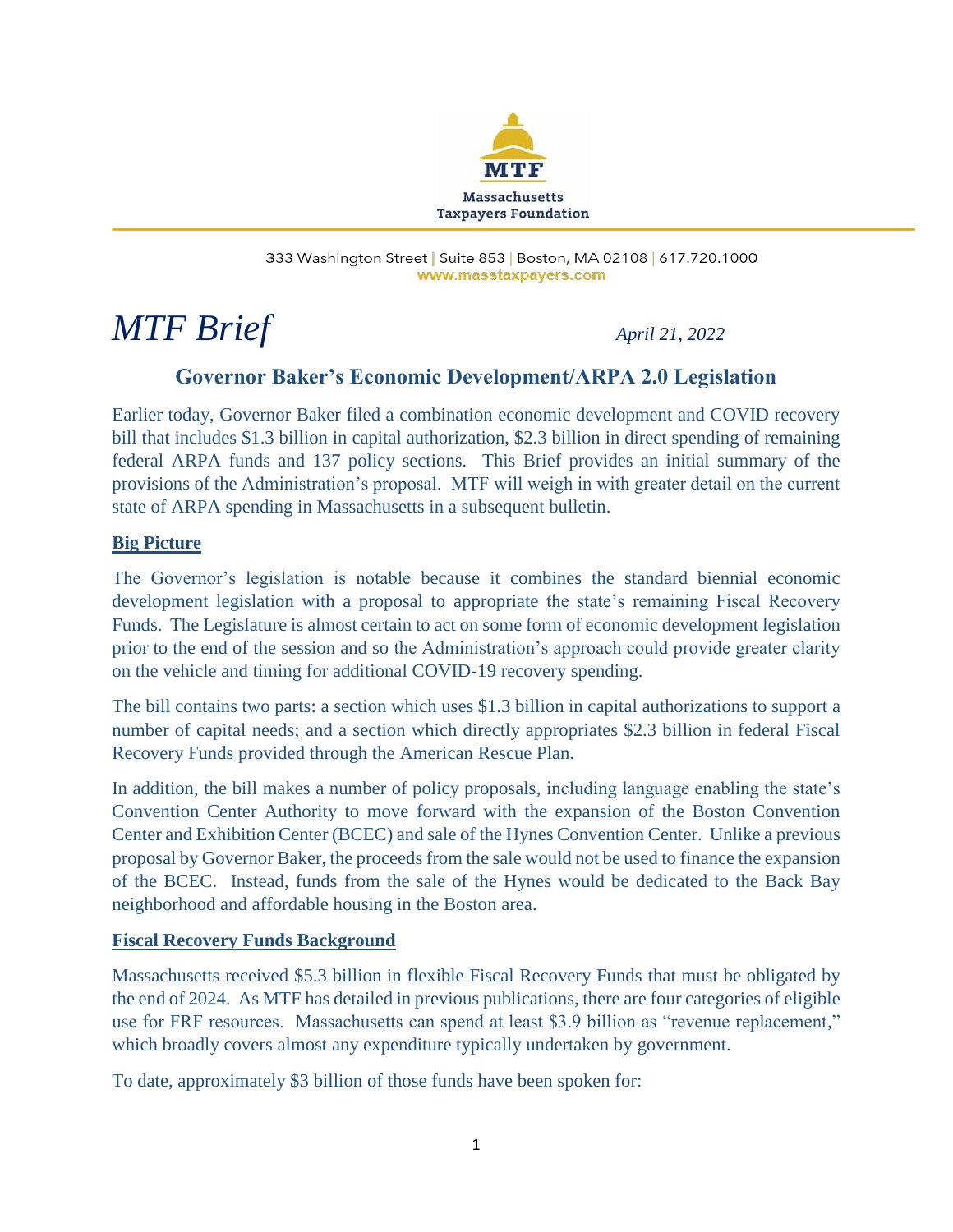#### *Fiscal Recovery Fund Use To-Date*

| <b>Total MA Award</b>           | \$5,286.1 |
|---------------------------------|-----------|
| Supplemental local distribution | \$109.0   |
| COVID paid leave set-aside      | \$125.0   |
| <b>VaxMillions</b>              | \$10.0    |
| Administration set-aside        | \$200.0   |
| March Supp.                     | \$24.0    |
| ARPA 1.0                        | \$2,550.0 |
| <b>Uses to date</b>             | \$3,018.0 |
| <b>FRF Remaining</b>            | \$2,268.1 |

*\$ in millions*

Governor Baker's bill proposes using \$2.27 billion of the state's remaining FRF award.

#### **ARPA 2.0 Proposal**

The Governor proposes appropriating remaining FRF funds in 9 broad categories:

| Category              | <b>Amount</b> |
|-----------------------|---------------|
| Environmental/climate | \$1,169.7     |
| infrastructure        |               |
| Community economic    | \$311.5       |
| development           |               |
| UI overpayment        | \$300.0       |
| Health care           | \$250.0       |
| Public health         | \$100.0       |
| Public infrastructure | \$65.0        |
| Workforce             | \$45.0        |
| Oversight             | \$25.0        |
| <b>Total</b>          | \$2,266.2     |

*Governor Baker's ARPA 2.0 Proposal by Category*

About two-thirds (65.2 percent) of the Governor's plan goes to local environmental/climate infrastructure and economic development projects and programs around the state. This is the Administration's second time proposing these types of investments. In October of last year, Governor Baker filed a bill to use \$750 million in federal funds to capitalize a climate innovation fund, while the Governor's original ARPA 1.0 proposal included \$350 million for downtown revitalization funds. Neither proposal was included in the \$4 billion COVID recovery bill signed into law in December.

Governor Baker's latest proposal makes similar investments, but with a new wrinkle: in this bill, environmental, climate and economic development appropriations are, for the most part, earmarked to specific projects in specific communities. In total, the Governor's bill includes 614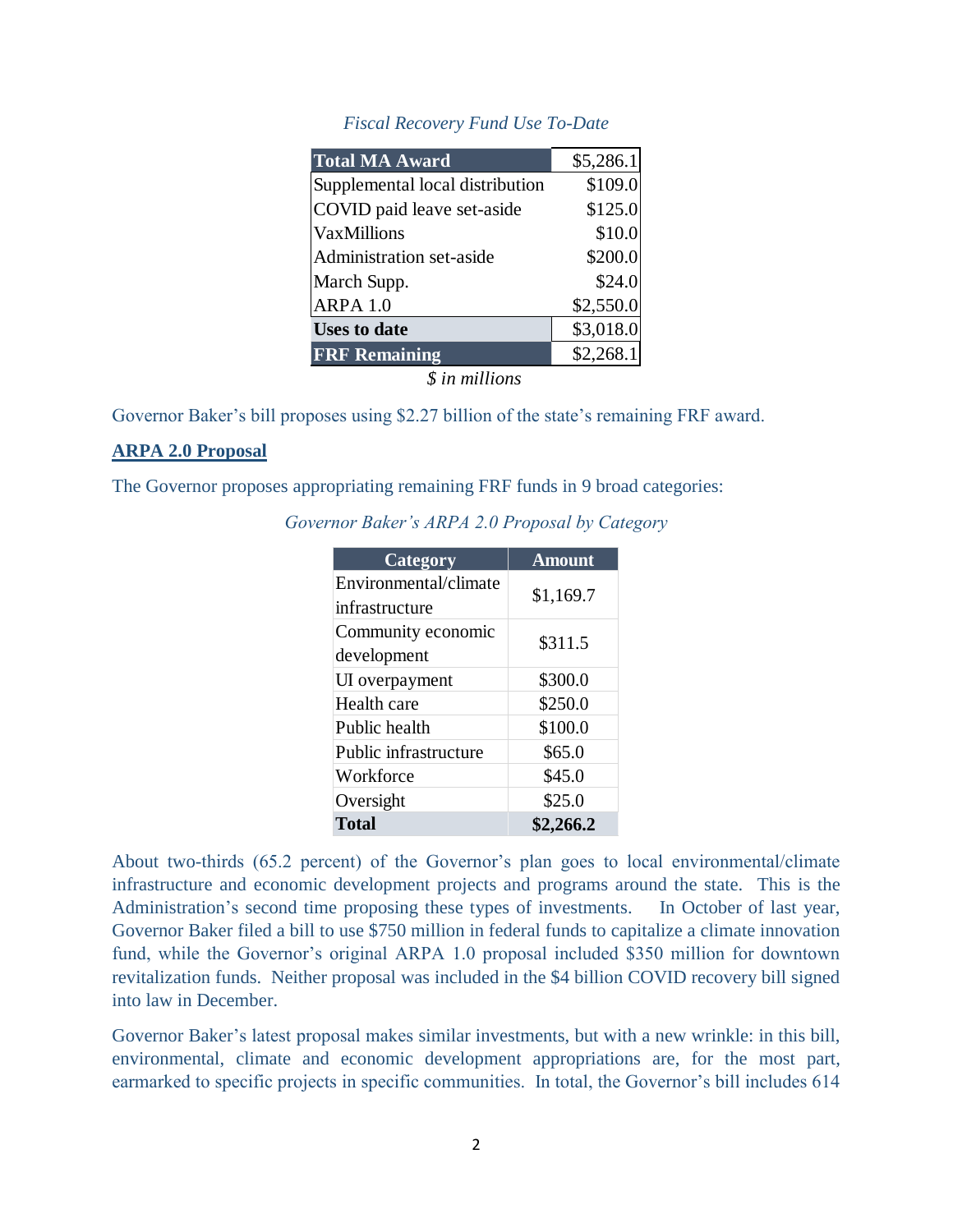environmental, climate and economic development earmarks and guarantees each of the state's 351 cities and towns at last \$250,000 in dedicated funds.

It is unusual for an Administration's spending bill to earmark operating appropriations with such specificity, as it reduces the flexibility they have in distributing funds, but Governor Baker employed a similar approach in his most recent supplemental budget. The benefit of this approach is it provides legislators and communities with certainty as to how such appropriations will be distributed and alleviates concerns that the Legislature is ceding control over how FRF resources are used.

In addition to these local projects, major ARPA spending proposals include:

- \$300 million to offset the cost of UI of waiving UI overpayments. The Administration estimates that foregoing collection on a portion of UI payments that were made in error will cost the state fund approximately \$300 million. The waiver provides critical relief to individuals who received UI overpayments, often through no fault of their own. This payment to the fund is equally critical to ensure that employers also do not unfairly bear the cost;
- \$250 million in additional financial relief to hospitals affected by the pandemic. This would match \$250 million included in the December COVID recovery bill;
- \$100 million for testing, vaccination and other public health costs related to COVID-19.

### **Economic Development Authorizations**

The bill includes \$1.26 billion in authorizations for 23 different economic development, workforce, infrastructure and innovation capital programs, which can be further organized into three categories: new or expanded capital programs (approximately \$340 million), reauthorizations of existing programs (approximately \$660 million) and authorizations to provide matching funds for federal programs (approximately \$250 million). The scope of this bill is significantly larger than the Governor's 2020 economic development bill, which included \$240 million in new authorizations.

Notable capital proposals include:

- \$400 million to reauthorize the state's MassWorks economic development grant program;
- \$200 million in matching grants to enable academic institutions and other organizations to compete for federal research and development grants in a number of high-tech areas;
- \$104 million for the state's Clean Water Trust;
- \$95.2 million for capital improvements at housing authorities;
- \$73.1 million to recapitalize the Housing Stabilization and Investment Trust Fund; and
- \$50 million to provide matching funds to leverage federal broadband infrastructure funding.